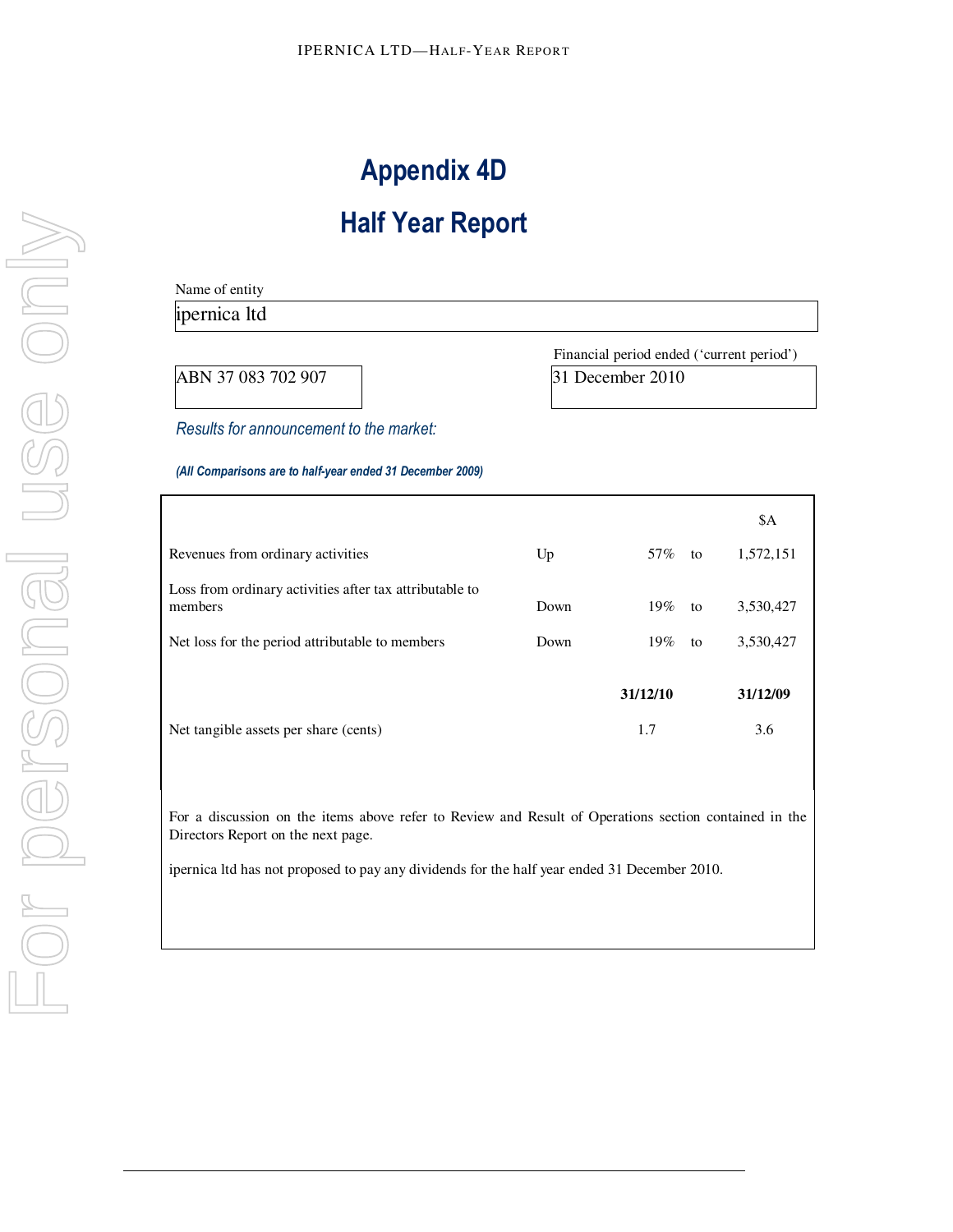# **Directors' Report**

Your directors submit their financial statements for the half-year ended 31 December 2010.

### **DIRECTORS**

The names of the Company's directors in office during the half-year and until the date of this report are as below. Directors were in office for this entire period unless otherwise stated.

Ross Norgard, FCA. (Non-executive Chairman) Graham Griffiths, B Bus FAICD (Managing Director) Conrad Crisafulli, BE (Hons), AFAIM, MAICD (Non-executive Director - Resigned 26 November 2010) Karl-Christian Agerup, MSM, MBEC (Non-executive Director) Stuart Nixon (Non-executive Director) Robert Newman (Non-executive Director – Appointed 17 February 2011) Brad Rosser (Non-executive Director – Appointed 17 February 2011)

#### **REVIEW AND RESULTS OF OPERATIONS**

The consolidated entity reported revenue from ongoing operations of \$1,572,151, a 57% increase compared to the same period the previous year. This largely reflected annual subscription revenues from nearmap.com, ipernica's 100% owned online location-based media subsidiary.

Highlights for the half included:

#### nearmap.com

- \$1.70M in customer receipts
- \$1.86M in new customer sales
- 28 new subscription customers across local, state and federal government
- Further penetration into the commercial sector, including QGC, a BG Group business, with orders to date of \$707,000. QGC is a leading Australian coal seam gas explorer and producer focused on developing its world-class reserves for domestic and international supply
- nearmap.com appointed to Government geospatial supplier panel which should significantly improve the efficiency of the Company's sales process to government agencies (tender process not required)
- Signed a Memorandum of Understanding ("MOU") to enter into a joint reseller agreement with Sensis (Telstra's information and advertising arm). A formal binding agreement is currently being negotiated which will allow both Sensis and nearmap.com to on-sell either company's products to nominated government or commercial clients in Australia or New Zealand
- 100% existing customer annual subscription fees renewed following expiry of initial 12 months of license
- Customer survey : 90%+ recommend nearmap.com
- Simon Crowther commenced as Chief Executive Officer, to support nearmap's next stage of growth, bringing the right mix of sales, media and international skills and experience to enable the Company to continue to deliver core revenue from government agencies, expand into the European market and monetise nearmap.com's value in the media market
- nearmap.com Founder, Stuart Nixon, appointed to the ipernica Board, refocused on driving nearmap.com's continued technology innovation and competitive advantage, and also awarded Professional Eminence & Excellence in Spatial Sciences Award, Asia Pacific Spatial Excellence Awards.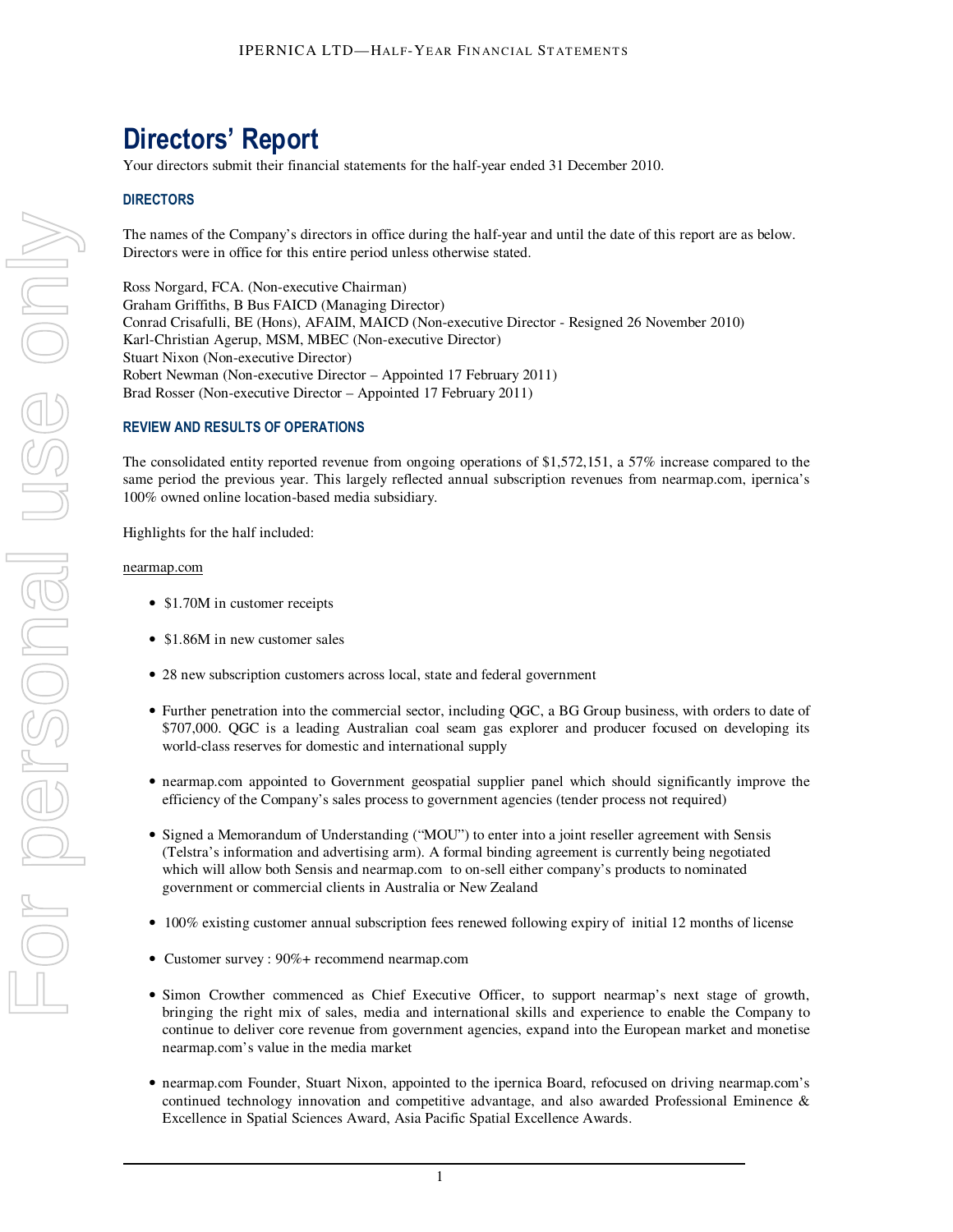# **Directors' Report**

ipernica's intellectual property ("IP") assertion business also made substantive progress across the portfolio.

- In the Stat Mux II case being run in the District Court for the Eastern District of Texas, during the period ipernica succeeded in its appeal to the US Patent and Trademark Office for the re-examination of its Statistical Multiplexing ("Stat Mux") patent, with confirmation that the claims of the Stat Mux patent are valid in their original form. Subsequently, the District Court for the Eastern District of Texas lifted the stay that was in place for this patent infringement case against Ericsson and set the following hearing dates:
	- Claim Construction (Markman) hearing: 25 March 2011
	- Trial to commence on or soon after 6 September 2011
- In the US lawsuit filed by its business associate, Financial Systems Technology (Intellectual Property) Pty ltd ("FST") against Oracle Corporation, a Markman hearing took place in the District Court for the Eastern District of Texas in October. "Markman" hearings are pre-trial hearings at which each side presents their arguments to a judge, as to how the claims of the particular patent being asserted should be interpreted. This interpretation of the patent claims is applied by the jury at trial to determine infringement and validity of the patent.
- Several other programs continued in development.

For the ipernica group, net loss after tax for the half-year to 31 December 2010 was \$3,530,427 as compared to a net loss of \$4,364,092 for the same period the previous year.

The closing cash balance as at 31 December 2010 was \$7,503,930

### **AUDITOR'S INDEPENDENCE DECLARATION**

BDO, our auditors, have provided a written independence declaration as required under section 307C of the Corporations Act 2001 to the Directors in relation to their review of the Financial Statements for the half year ended 31 December 2010. This independence declaration can be found at page 3.

Signed in accordance with a resolution of the directors.

1Z -

Graham Griffiths Managing Director Perth, 24 February 2011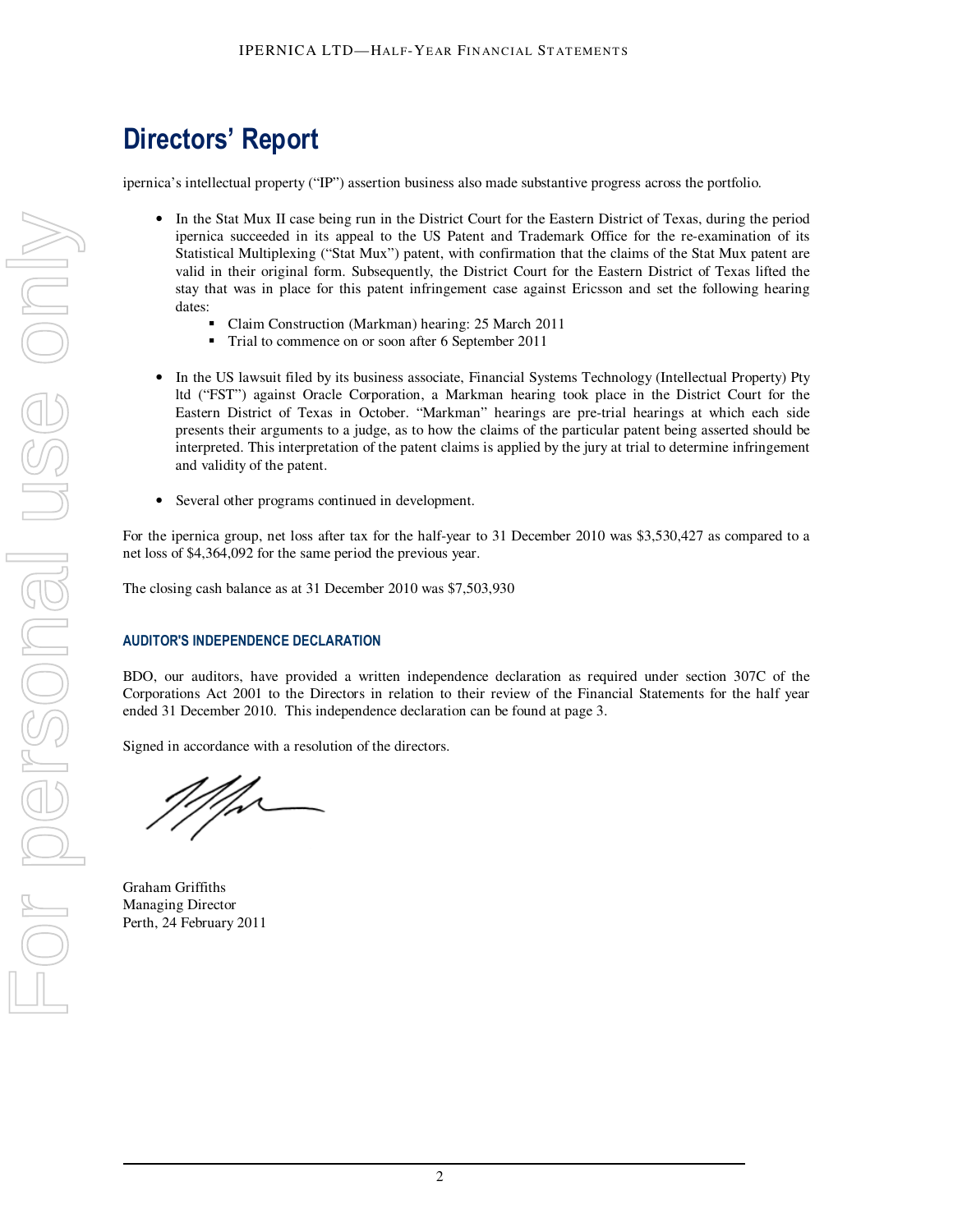

Tel: +8 6382 4600 Fax: +8 6382 4601 **www.bdo.com.au**  38 Station Street Subiaco, WA 6008 PO Box 700 West Perth WA 6872 Australia

24 February 2011

Board of Directors ipernica limited 16 Ord Street WEST PERTH WA 6005

Dear Sirs,

### **DECLARATION OF INDEPENDENCE BY CHRIS BURTON TO THE DIRECTORS OF IPERNICA LIMITED**

As lead auditor for the review of ipernica limited for the half-year ended 31 December 2010, I declare that to the best of my knowledge and belief, there have been:

- no contraventions of the auditor independence requirements of the *Corporations Act 2001* in relation to the review; and
- no contraventions of any applicable code of professional conduct in relation to the review.

This declaration is in respect of ipernica limited and the entities it controlled during the period.

 $CB55$ 

**Chris Burton**  Director

Biss

**BDO Audit (WA) Pty Ltd** Perth, Western Australia

BDO Audit (WA) Pty Ltd ABN 79 112 284 787 is a member of a national association of independent entities which are all members of BDO (Australia) Ltd ABN 77 050 110 275, an Australian company limited by guarantee. BDO Audit (WA) Pty Ltd and BDO (Australia) Ltd are members of BDO International Ltd, a UK company limited by guarantee, and form part of the international BDO network of independent member firms. Liability limited by a scheme approved under Professional Standards Legislation (other than for the acts or omissions of financial services licensees) in each State or Territory other than Tasmania.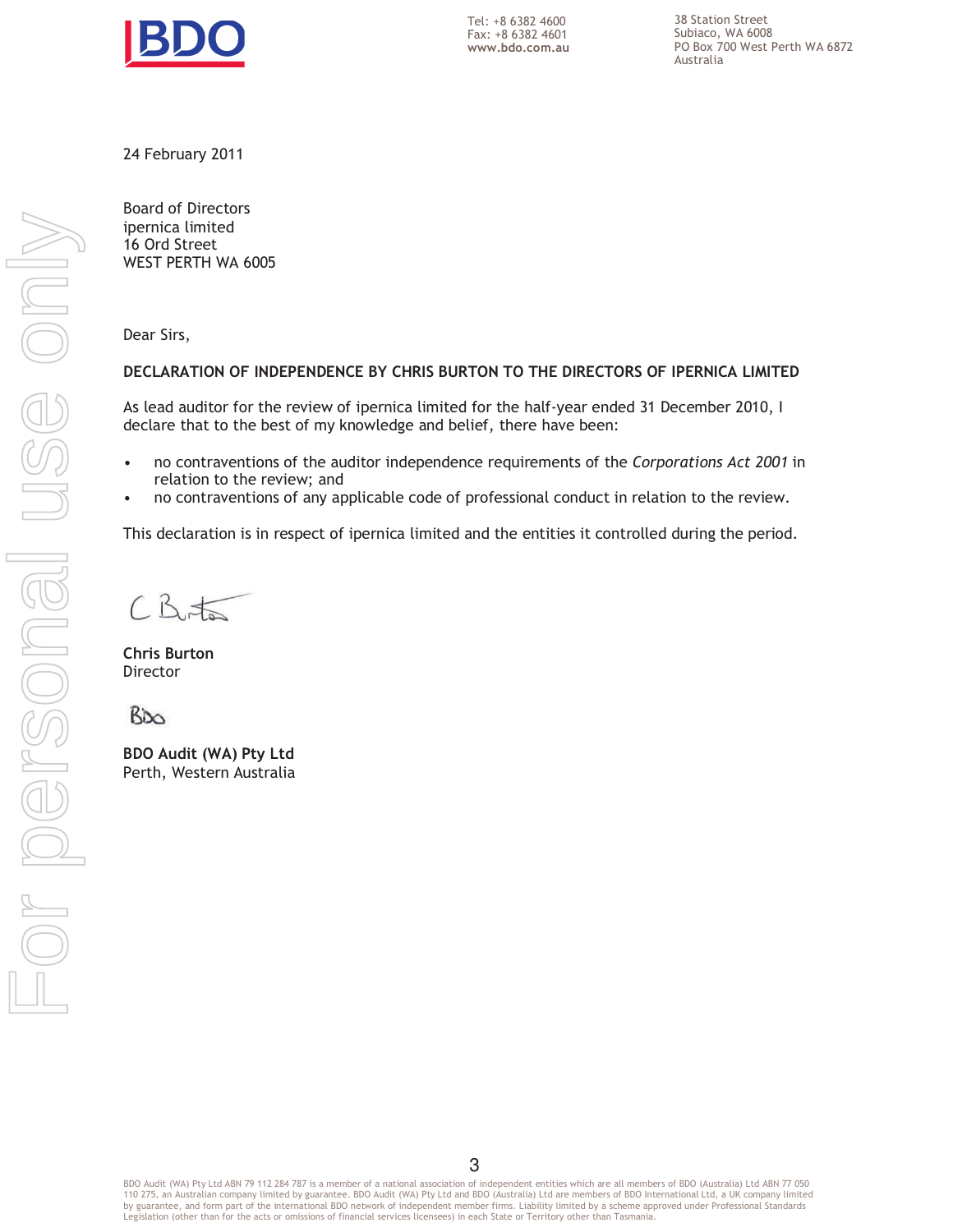# **Consolidated statement of comprehensive income**

| FOR THE HALF-YEAR ENDED 31 DECEMBER 2010                                                                                                                                                                                                                                                                                                             |                | <b>CONSOLIDATED</b><br><b>HALF-YEAR</b>                                                                                                                                    |                                                                                                                                                      |
|------------------------------------------------------------------------------------------------------------------------------------------------------------------------------------------------------------------------------------------------------------------------------------------------------------------------------------------------------|----------------|----------------------------------------------------------------------------------------------------------------------------------------------------------------------------|------------------------------------------------------------------------------------------------------------------------------------------------------|
|                                                                                                                                                                                                                                                                                                                                                      |                | 2010<br>\$                                                                                                                                                                 | 2009<br>S                                                                                                                                            |
|                                                                                                                                                                                                                                                                                                                                                      |                |                                                                                                                                                                            |                                                                                                                                                      |
| Revenue from continuing operations                                                                                                                                                                                                                                                                                                                   |                | 1,572,151                                                                                                                                                                  | 1,002,868                                                                                                                                            |
| Other income                                                                                                                                                                                                                                                                                                                                         | $\overline{2}$ | 477,140                                                                                                                                                                    | 97,551                                                                                                                                               |
| Capture costs<br>Cost of goods sold<br>Depreciation and amortisation expense<br>Employee benefits expenses<br>Impairment of Investments<br>Legal fees<br>Litigation costs<br>Office Lease and associated costs<br>Research and development costs<br>Other consultancy<br>Other expenses<br>Other operating expenses (Serving costs)<br>Finance costs | 3              | (385, 225)<br>(44, 100)<br>(949,098)<br>(2,772,950)<br>(191, 810)<br>(105, 711)<br>(69, 342)<br>(351, 825)<br>(41, 043)<br>(23,069)<br>(389, 391)<br>(276, 235)<br>(9,986) | (44, 585)<br>(488, 192)<br>(2,400,775)<br>(225, 559)<br>(1,047,793)<br>(298, 563)<br>(92, 125)<br>(155, 039)<br>(589, 499)<br>(76, 850)<br>(16, 754) |
| Loss before income tax                                                                                                                                                                                                                                                                                                                               |                | (3,560,494)                                                                                                                                                                | (4,335,315)                                                                                                                                          |
| Income tax benefit/ (expense)                                                                                                                                                                                                                                                                                                                        |                | 30,067                                                                                                                                                                     | (28, 777)                                                                                                                                            |
| Loss for the half-year after income tax                                                                                                                                                                                                                                                                                                              |                | (3,530,427)                                                                                                                                                                | (4,364,092)                                                                                                                                          |
| <b>LOSS AFTER INCOME TAX AND TOTAL COMPREHENSIVE</b><br>INCOME FOR THE HALF-YEAR ATTRIBUTABLE TO<br><b>MEMBERS OF PARENT</b>                                                                                                                                                                                                                         |                | (3,530,427)                                                                                                                                                                | (4,364,092)                                                                                                                                          |
| Basic earnings / (loss) per share for half-year (cents per<br>share)                                                                                                                                                                                                                                                                                 |                | (1.09)                                                                                                                                                                     | (1.35)                                                                                                                                               |

The above consolidated statement of comprehensive income should be read in conjunction with the accompanying notes.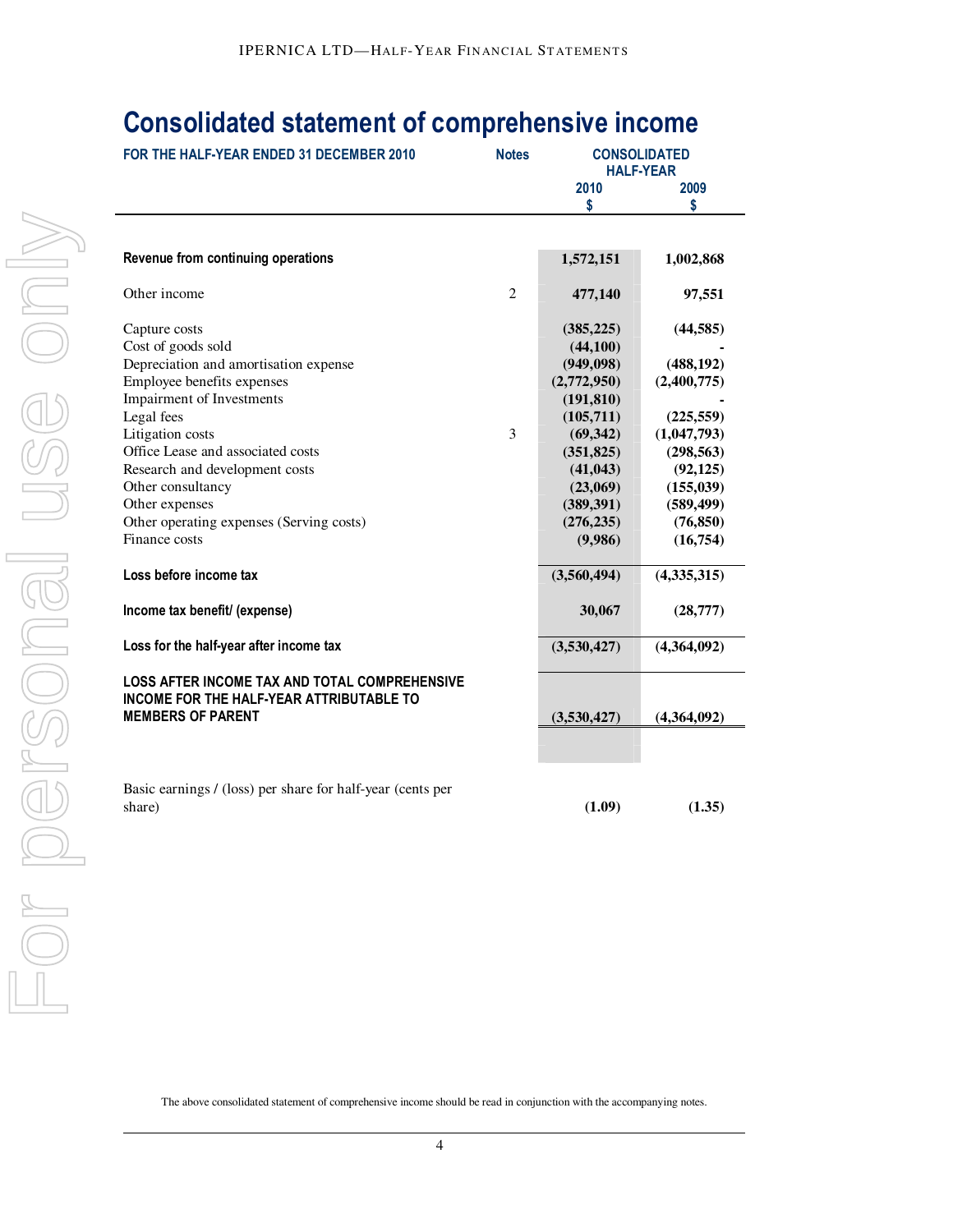# **Consolidated statement of financial position**

| AS AT 31 DECEMBER 2010                                                                                                                                                                                 |                | <b>CONSOLIDATED</b><br><b>HALF-YEAR</b>                                |                                                                        |  |  |
|--------------------------------------------------------------------------------------------------------------------------------------------------------------------------------------------------------|----------------|------------------------------------------------------------------------|------------------------------------------------------------------------|--|--|
|                                                                                                                                                                                                        | <b>Notes</b>   | <b>AS AT</b><br>31 December<br>2010<br>\$                              | <b>AS AT</b><br>30 June<br>2010<br>\$                                  |  |  |
| <b>ASSETS</b>                                                                                                                                                                                          |                |                                                                        |                                                                        |  |  |
| <b>Current Assets</b><br>Cash and cash equivalents<br>Trade and other receivables<br><b>Total Current Assets</b>                                                                                       |                | 7,503,930<br>2,055,368<br>9,559,298                                    | 10,462,743<br>1,502,310<br>11,965,053                                  |  |  |
| <b>Non-current Assets</b><br>Receivables<br>Available for sale financial assets<br>Plant and equipment<br>Intangible assets and goodwill<br>Licensing program costs<br><b>Total Non-current Assets</b> |                | 48,387<br>191,810<br>2,514,150<br>8,742,397<br>2,407,011<br>13,903,755 | 40,000<br>383,620<br>2,678,510<br>9,089,019<br>2,156,004<br>14,347,153 |  |  |
| <b>TOTAL ASSETS</b>                                                                                                                                                                                    |                | 23,463,053                                                             | 26,312,206                                                             |  |  |
| <b>LIABILITIES</b>                                                                                                                                                                                     |                |                                                                        |                                                                        |  |  |
| <b>Current Liabilities</b><br>Trade and other payables<br>Provisions<br>Borrowings<br>Current tax liability<br><b>Total Current Liabilities</b>                                                        |                | 5,344,836<br>152,835<br>168,393<br>5,666,064                           | 5,085,272<br>153,541<br>163,145<br>5,401,958                           |  |  |
| <b>Non-current Liabilities</b><br>Provisions<br>Borrowings<br><b>Total Non-current Liabilities</b>                                                                                                     |                | 1,063,734<br>14,944<br>1,078,678                                       | 1,047,786<br>100,959<br>1,148,745                                      |  |  |
| <b>TOTAL LIABILITIES</b>                                                                                                                                                                               |                | 6,744,742                                                              | 6,550,703                                                              |  |  |
| <b>NET ASSETS</b>                                                                                                                                                                                      |                | 16,718,311                                                             | 19,761,503                                                             |  |  |
| <b>EQUITY</b><br>Contributed equity<br>Reserves<br><b>Accumulated losses</b>                                                                                                                           | $\overline{4}$ | 26,610,948<br>3,624,197<br>(13,516,834)                                | 26,610,948<br>3,136,962<br>(9,986,407)                                 |  |  |
| <b>TOTAL EQUITY</b>                                                                                                                                                                                    |                | 16,718,311                                                             | 19,761,503                                                             |  |  |

The above consolidated statement of financial position should be read in conjunction with the accompanying notes.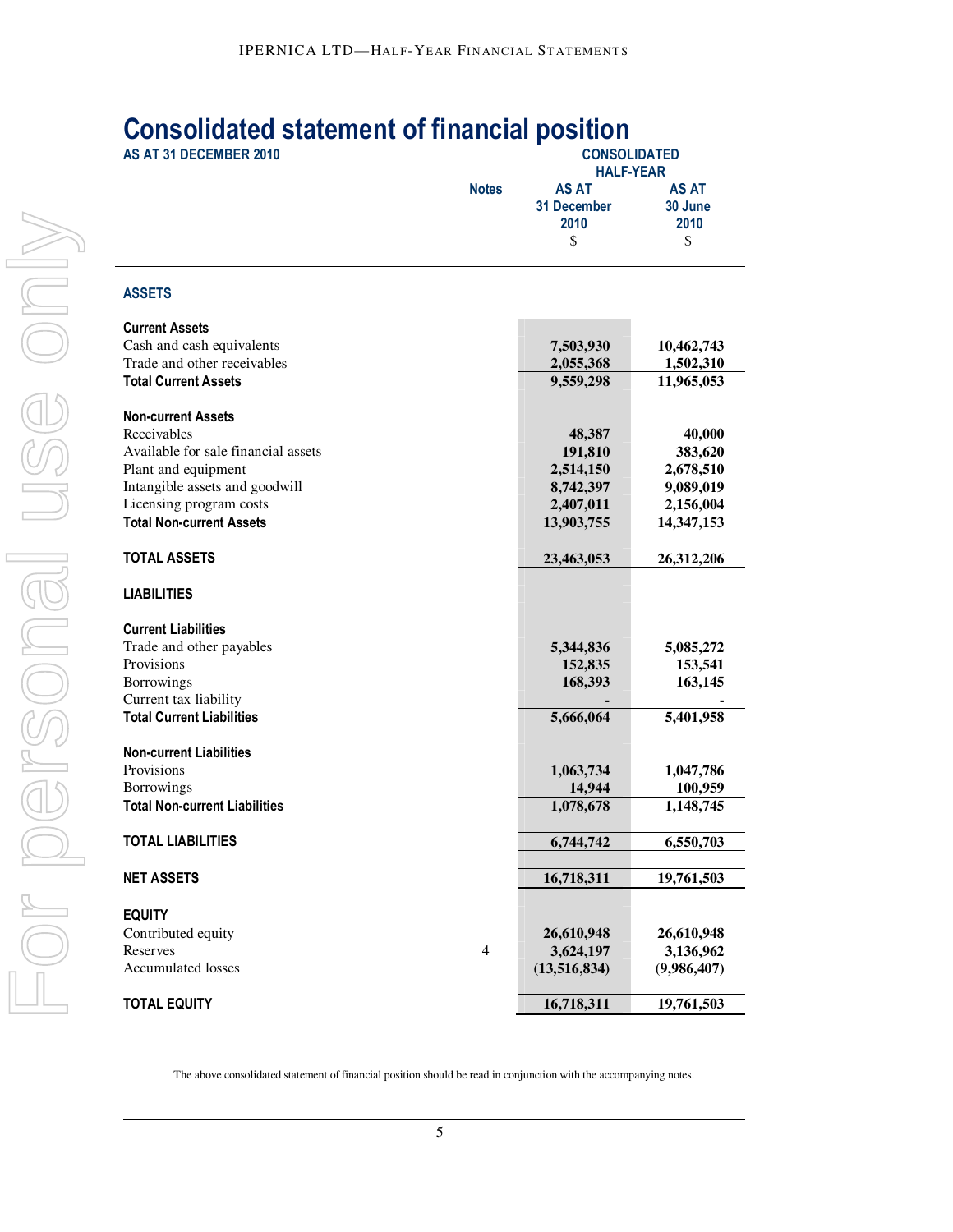# **Consolidated statement of cash flows**

| FOR THE HALF-YEAR ENDED 31 DECEMBER 2010         |               | <b>CONSOLIDATED</b><br><b>HALF-YEAR</b> |
|--------------------------------------------------|---------------|-----------------------------------------|
|                                                  | 2010          | 2009                                    |
|                                                  | \$            | \$                                      |
| Cash flows from operating activities             |               |                                         |
| Receipts from customers                          | 1,701,647     | 724,719                                 |
| Payments to suppliers and employees              | (4,376,791)   | (4, 172, 867)                           |
| Interest received                                | 242,934       | 281,371                                 |
| Interest paid                                    | (9,986)       | (16, 754)                               |
| Income taxes refunded/ (paid)                    | 30,067        | (50, 036)                               |
| Net cash flows used in operating activities      | (2, 412, 129) | (3, 233, 567)                           |
| Cash flows from investing activities             |               |                                         |
| Purchase of plant and equipment                  | (296, 450)    | (976, 137)                              |
| Purchase of intangible assets                    | (166, 534)    | (204, 278)                              |
| Proceeds from sale of plant and equipment        |               | 377                                     |
| Payments for purchase of equity investment       |               | (150,000)                               |
| Net cash flows used in investing activities      | (462, 984)    | (1,330,038)                             |
| Cash flows from financing activities             |               |                                         |
| Repayment of borrowings                          | (78, 894)     |                                         |
| Loan to external party                           | (3,262)       |                                         |
| Net cash flows used in financing activities      | (82, 156)     |                                         |
|                                                  |               |                                         |
| Net decrease in cash and cash equivalents        | (2,957,269)   | (4,563,605)                             |
| Net foreign exchange difference                  | (1, 544)      | (31, 358)                               |
| Cash and cash equivalents at beginning of period | 10,462,743    | 18,169,821                              |
| Cash and cash equivalents at end of period       | 7,503,930     | 13,574,858                              |

The above consolidated statement of cash flows should be read in conjunction with the accompanying notes.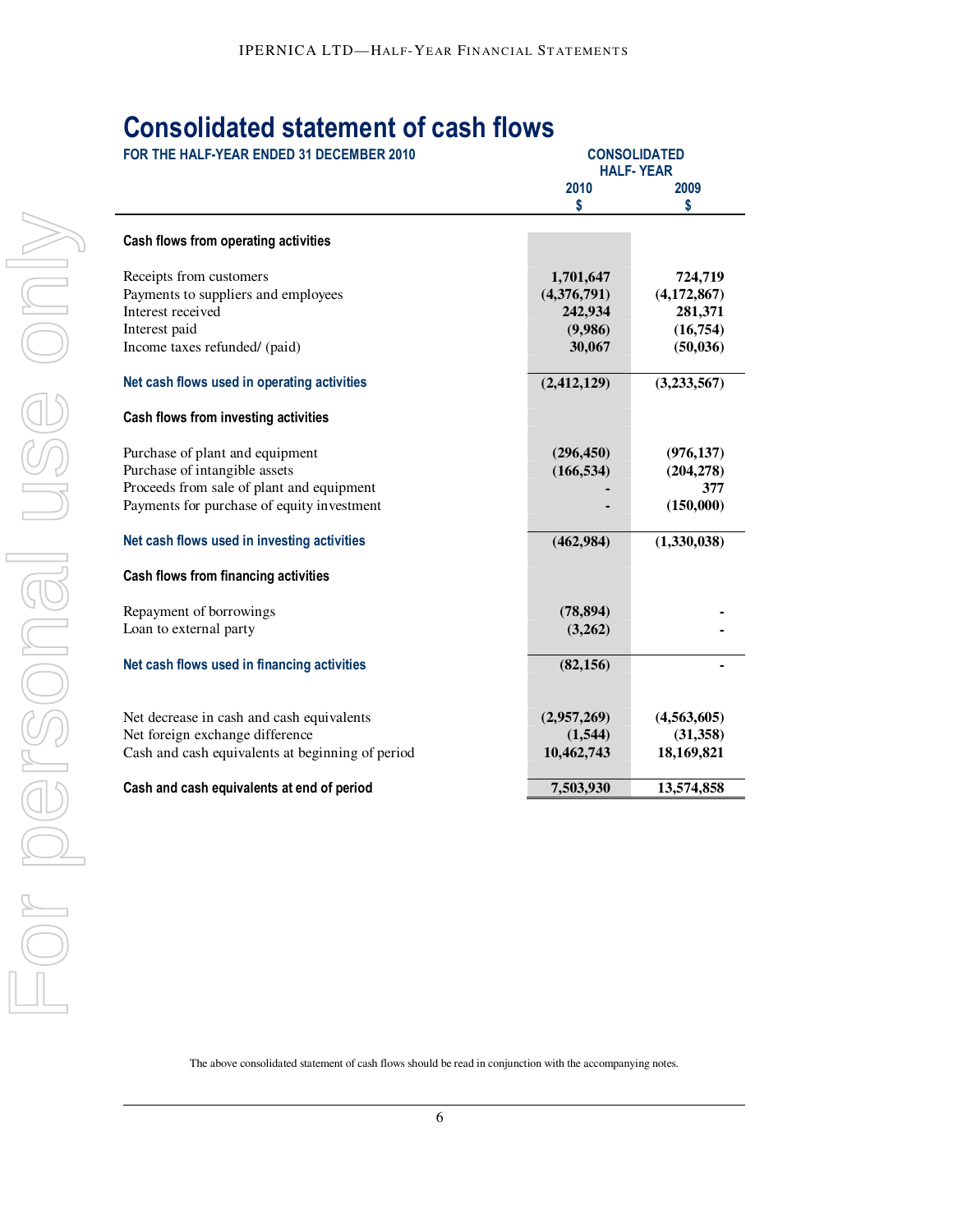# **Consolidated statement of changes in equity**

### **FOR THE HALF-YEAR ENDED 31 DECEMBER 2010**

| <b>CONSOLIDATED</b>                                      | Contributed<br>Equity<br>\$ | Accumulated<br>Losses<br>\$ | <b>Share Based</b><br>Payment<br>Reserve<br>\$ | <b>Total</b><br>Equity<br>\$ |
|----------------------------------------------------------|-----------------------------|-----------------------------|------------------------------------------------|------------------------------|
| At 1 July 2010                                           | 26,610,948                  | (9,986,407)                 | 3,136,962                                      | 19,761,503                   |
| Loss for the period<br>Other comprehensive income        |                             | (3,530,427)                 |                                                | (3,530,427)                  |
| Total comprehensive income                               |                             | (3,530,427)                 |                                                | (3,530,427)                  |
| Transactions with owners in their capacity as<br>owners: |                             |                             |                                                |                              |
| Cost of share-based payments to employees                |                             |                             | 487,235                                        | 487,235                      |
| At 31 December 2010                                      | 26.610.948                  | (13,516,834)                | 3,624,197                                      | 16,718,311                   |

### **FOR THE HALF-YEAR ENDED 31 DECEMBER 2009**

| <b>CONSOLIDATED</b>                                      | Contributed<br>Equity<br>\$ | Accumulated<br>Losses<br>\$ | <b>Share Based</b><br>Payment<br>Reserve<br>\$ | Total<br>Equity<br>\$ |
|----------------------------------------------------------|-----------------------------|-----------------------------|------------------------------------------------|-----------------------|
| At 1 July 2009                                           | 26,535,948                  | (2,597,327)                 | 2,642,874                                      | 26,581,495            |
| Loss for the period<br>Other comprehensive income        |                             | (4,364,092)                 |                                                | (4,364,092)           |
| Total comprehensive income                               |                             | (4,364,092)                 |                                                | (4,364,092)           |
| Transactions with owners in their capacity as<br>owners: |                             |                             |                                                |                       |
| Cost of share-based payments to employees                |                             |                             | 272,897                                        | 272,897               |
| At 31 December 2009                                      | 26,535,948                  | (6,961,419)                 | 2,915,771                                      | 22,490,300            |

The above consolidated statement of changes in equity should be read in conjunction with the accompanying notes.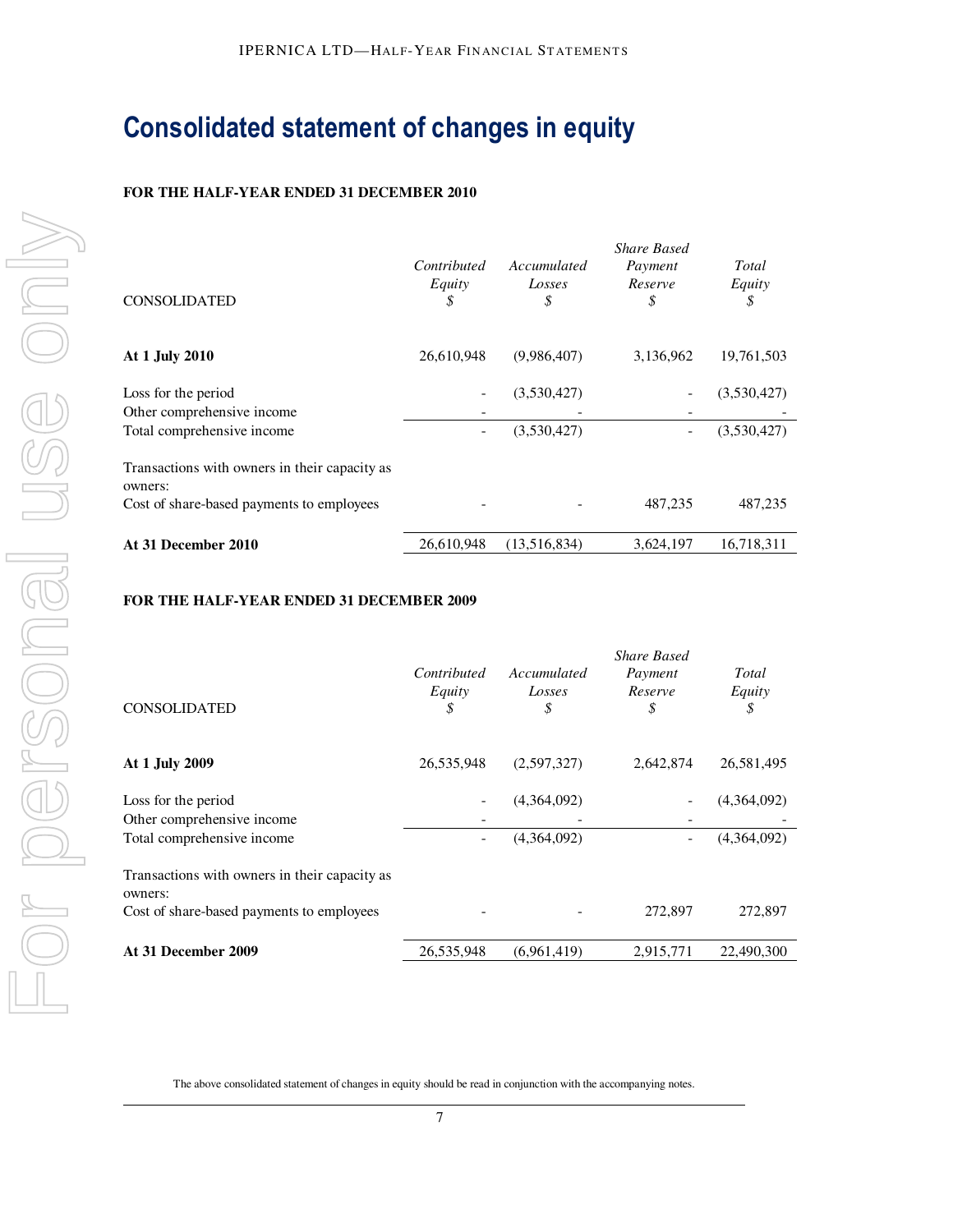# **Notes to the Half-Year Financial Statements**

FOR THE HALF-YEAR ENDED 31 DECEMBER 2010

#### **1. BASIS OF PREPARATION OF THE HALF-YEAR FINANCIAL STATEMENTS**

These general purpose financial statements for the interim half-year reporting period ended 31 December 2010 have been prepared in accordance with Accounting Standard AASB 134 Interim Financial Reporting and the Corporation Act 2001.

These interim financial statements do not include all the notes of the type normally included in an annual financial report. Accordingly, this report is to be read in conjunction with the annual financial statements for the year ended 30 June 2010 and any public announcements made by ipernica ltd during the interim reporting period in accordance with the continuous disclosure requirements of the Corporations Act 2001.

The accounting policies adopted are consistent with those of the previous financial year and corresponding interim reporting period.

#### **2. OTHER INCOME**

|                         | 2010    | 2009<br>Ş |
|-------------------------|---------|-----------|
| Write back of provision | 402,613 |           |
| Other income            | 74,527  | 97,551    |
|                         | 477,140 | 97,551    |
| <b>3. EXPENSES</b>      | 2010    | 2009      |
|                         |         | \$        |
| Litigation costs        | 69,342  | 1,047,793 |

There have been no material litigation costs for the current half year. Litigation costs for the previous half year included an accrual for the potential increase in adverse cost orders totalling \$630,040, which related to the SAR Germany nullity and infringement proceedings. This was the net figure, accounting for contributions relating directly to those provisions from Lloyds of London (under the Company's funding agreement with Lloyds) and a profit share partner. In addition a further \$328,041 was incurred during the previous half year period relating to payments made to profit share partners for their share of litigation proceeds received during the period.

#### **4. RESERVES**

| <b>Share Based Payments Reserve</b>       | 2010    | 2009    |
|-------------------------------------------|---------|---------|
| Movement during the half year:            |         |         |
| Cost of share-based payments to employees | 487.235 | 272,897 |
|                                           | 487.235 | 272,897 |

The following major assumptions were used in the calculation of the share based payment to employees for 2010:

Share price: range of 8.0 cents to 12 cents Exercise price: 20 cents. Risk free interest rate: 6.25% (being the 5 year Treasury Bond Yield at date of issue). Volatility factor: range of 84.4% to 94.71% (based on the last twelve months trading history prior to issue). Expiry date: range from 1 July 2014 to 29 November 2014.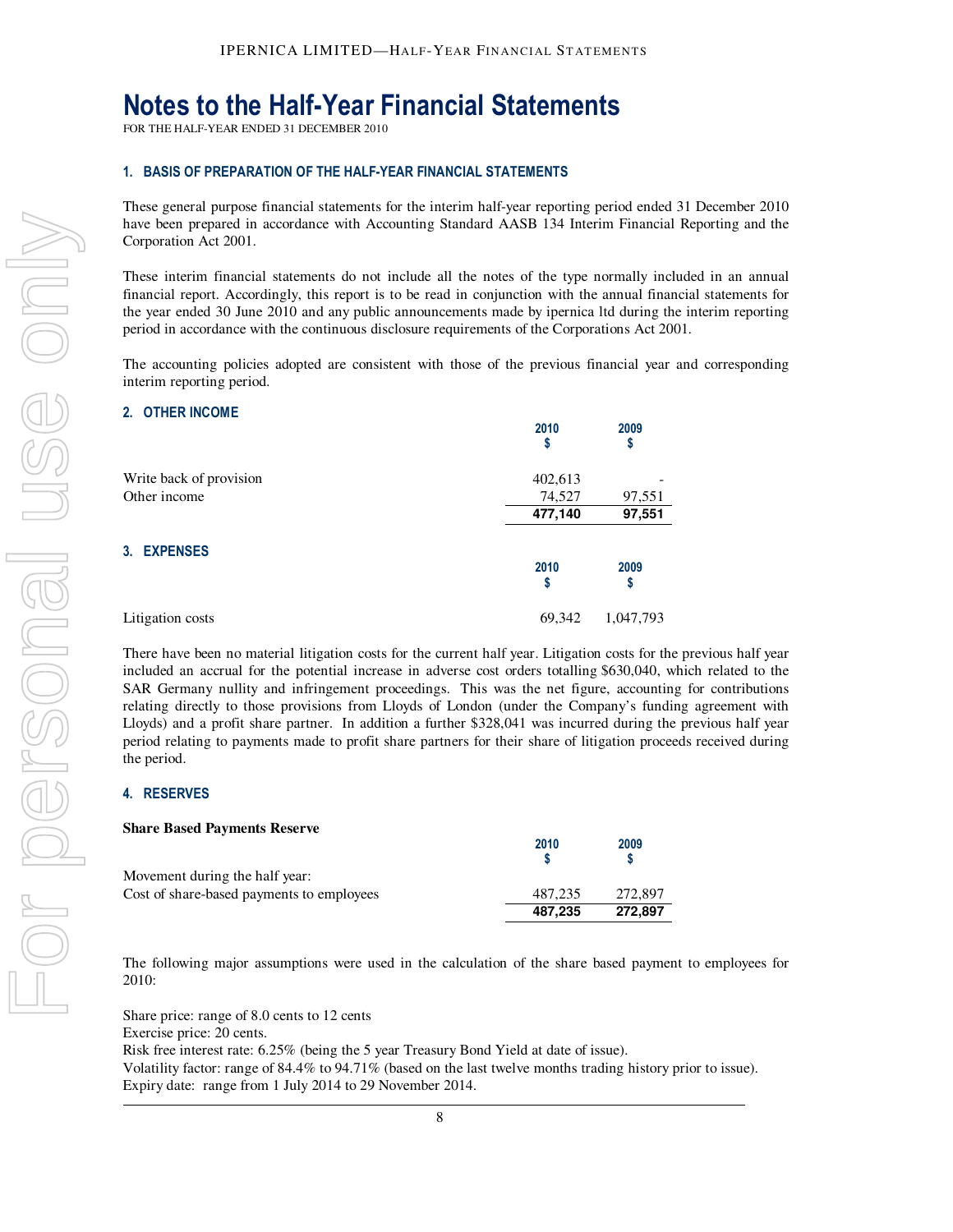# **Notes to the Half-Year Financial Statements**

FOR THE HALF-YEAR ENDED 31 DECEMBER 2010

### **5. SEGMENT INFORMATION**

Management has determined the operating segments based on the reports reviewed by the board of directors that are used to make strategic decisions.

The board considers the business from a business stream perspective and has identified two reportable segments. The ipernica business consists of building a portfolio of programs which are aimed at realising value through the international licensing and/or assertion of IP rights including investments in Companies with valuable intellectual property rights. NearMap Pty Ltd is an innovative new media company which is commercialising its intellectual property by selling its products to Government and Commercial customers whilst building its online media presence.

From 1 July 2010 the group changed its segments from "IP Assertion" and "ipernica ventures" to "ipernica" and "NearMap" to more appropriately reflect the different operational business units within the group and the basis on which the board reviews their performance. The comparatives have been restated in line with the new segments. The amounts allocated from the previous "ipernica ventures" segment into the new "ipernica segment are not considered material.

|                                       |              | ipernica<br><b>Nearmap</b><br><b>Half-Year</b><br><b>Half-Year</b> |                |                 | <b>Unallocated</b><br><b>Half-Year</b> |                      | Total<br><b>Half-Year</b> |                 |
|---------------------------------------|--------------|--------------------------------------------------------------------|----------------|-----------------|----------------------------------------|----------------------|---------------------------|-----------------|
|                                       | 2010<br>2009 |                                                                    | 2010           | 2009            | 2010                                   | 2009                 | 2010                      | 2009            |
|                                       |              | <b>Restated</b>                                                    |                | <b>Restated</b> |                                        | <b>Restated</b>      |                           | <b>Restated</b> |
|                                       | \$           |                                                                    | \$             |                 | \$                                     |                      | S                         |                 |
| Segment revenue                       | 478,894      | 814,885                                                            | 1,330,665      | 1.292           | 239,732                                | 284,241              | 2,049,291                 | 1,100,419       |
| Segment result                        | (797, 886)   | (1,507,714)                                                        | (2,965,274)    | (3,140,619)     | 232,732                                | 284,241              | (3,530,427)               | (4,364,092)     |
|                                       |              | ipernica                                                           | <b>Nearmap</b> |                 |                                        | <b>Unallocated</b>   | <b>Total</b>              |                 |
|                                       | 31 Dec       | 30 Jun                                                             | 31 Dec         | 30 Jun          | 31 Dec                                 | 30 Jun               | 31 Dec                    | 30 Jun          |
|                                       | 2010         | 2010                                                               | 2010           | 2010            | 2010                                   | 2010                 | 2010                      | 2010            |
|                                       |              | <b>Restated</b>                                                    |                | <b>Restated</b> |                                        | <b>Restated</b>      | S                         | <b>Restated</b> |
|                                       | S            |                                                                    | \$             |                 | \$                                     |                      |                           |                 |
|                                       |              |                                                                    |                |                 |                                        |                      |                           |                 |
| Total segment assets<br>Total segment | 3,489,133    | 3,393,157                                                          | 12,309,561     | 12,295,732      |                                        | 7,664,357 10,623,317 | 23,463,052                | 26,312,206      |
| liabilities                           | 3,559,668    | 3,973,702                                                          | 3,141,653      | 2,544,321       | 43,420                                 | 32,680               | 6,744,742                 | 6,550,703       |

Unallocated segment revenue and result is made up solely by interest and foreign currency gains and losses relating to funds on deposits. For the period 1 July 2010 to 31 December 2010 total external revenue reported by operating segments constitutes less than 75% of the entity's total revenue which may not meet the strict requirements of the accounting standards dependent on the interpretation of an operating segments. Unallocated segment assets are predominantly made up of cash and cash equivalents. In this instance the Board do not believe that the identification of any further operating segments is appropriate given the nature of the unallocated segment.

The amounts provided to the Board are consistent with that of the financial statements and as such no reconciliation is required of the total of the segments' measures and the entities actual operating result.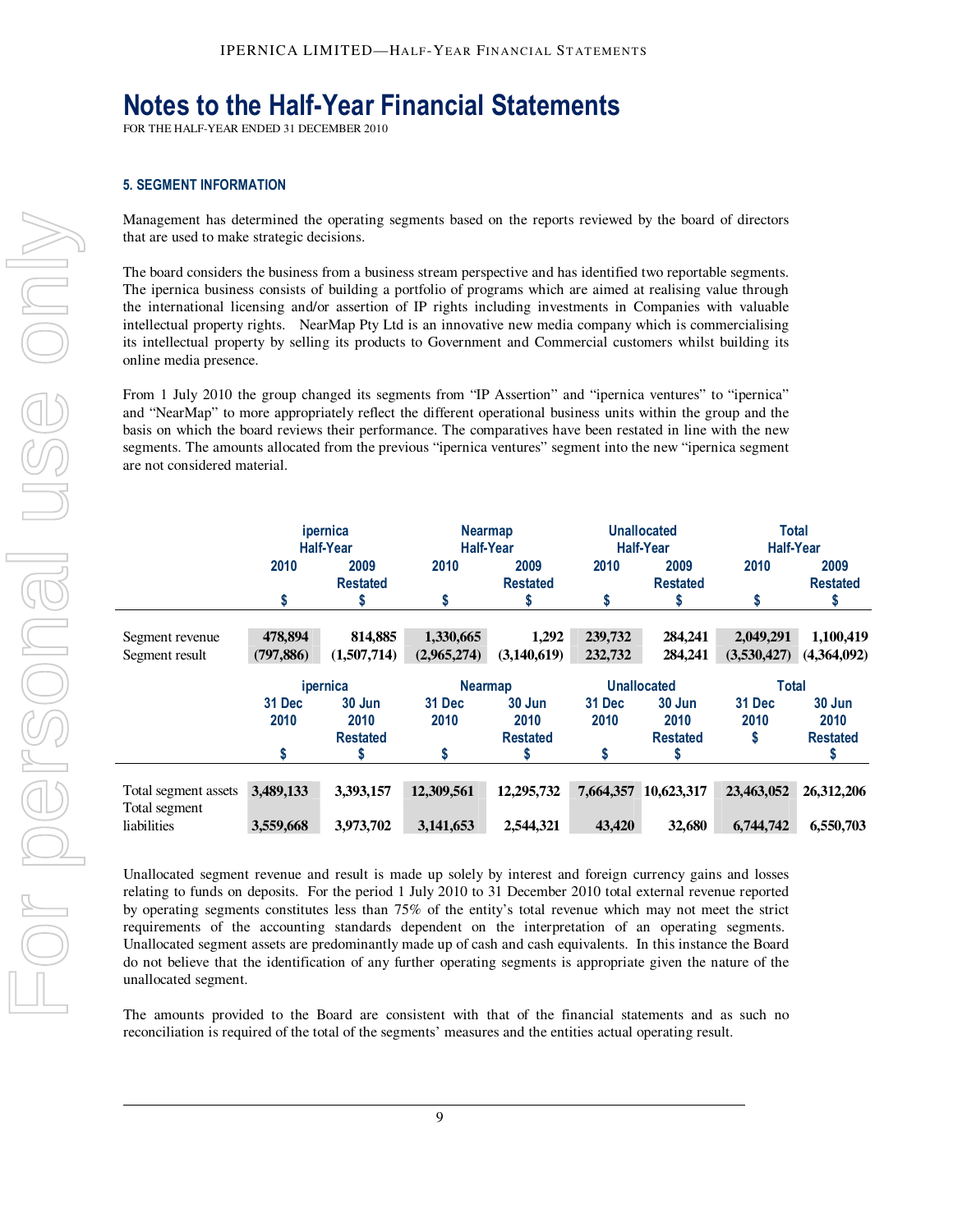# **Notes to the Half-Year Financial Statements**

FOR THE HALF-YEAR ENDED 31 DECEMBER 2010

### **6. EVENTS AFTER THE BALANCE SHEET DATE**

On the 3 February, 2011, ipernica announced that:

- a joint motion for dismissal of the patent litigation brought against Oracle by ipernica's business associate Financial Systems Technology (Intellectual Property) Pty Ltd ('FST') in the District Court of the Eastern District of Texas was filed pursuant to the terms of a strictly confidential settlement agreement.
- ipernica would shortly receive approximately US\$7M from Financial Systems Technology (Intellectual Property) Pty Ltd ("FST") for its services relating to FST's patents. All such amounts that were expected to be received have now been received. After payment of certain contingent legal expenses, ipernica expects to retain approximately US\$6.5M of these revenues.

On the 17 February, 2011, ipernica announced a restructure of its Board with the addition of two experienced non executive directors, Mr Bradley Rosser and Dr Robert Newman. These appointments are designed to assist subsidiary nearmap.com achieve its global potential through their extensive expertise and networks in both Europe and the United States. With the restructure, the Company has discontinued the separate Board it previously operated for nearmap.com.

There are no other significant post balance date events that need to be disclosed.

### **7. CONTINGENT ASSETS AND LIABILITIES**

There has been no change to contingent assets or contingent liabilities since the end of the last annual reporting period.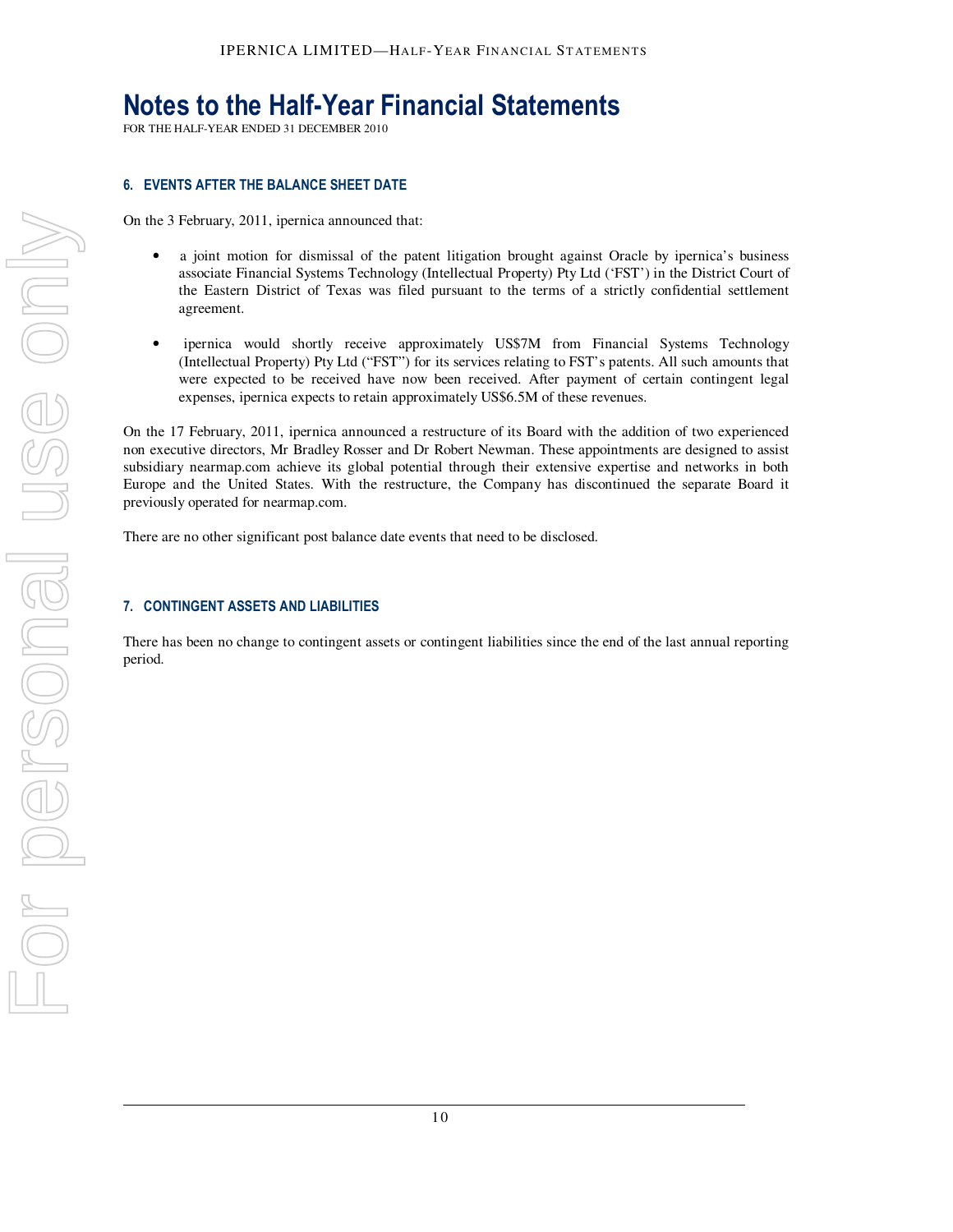# **Directors' Declaration**

In the directors' opinion:

- (a) the financial statements and notes set out on pages 7 to 9 are in accordance with the Corporations Act 2001, including:
	- (i) complying with AASB 134 Interim Financial Reporting, the Corporations Regulations 2001and other mandatory professional reporting requirements; and
	- (ii) giving a true and fair view of the consolidated entity's financial position as at 31 December 2010 and of its performance for the half-year ended on that date; and
- (b) there are reasonable grounds to believe that ipernica ltd will be able to pay its debts as and when they become due and payable.

This declaration is made in accordance with a resolution of the directors.

1 fr

Graham Griffiths Managing Director

Perth, 24 February 2011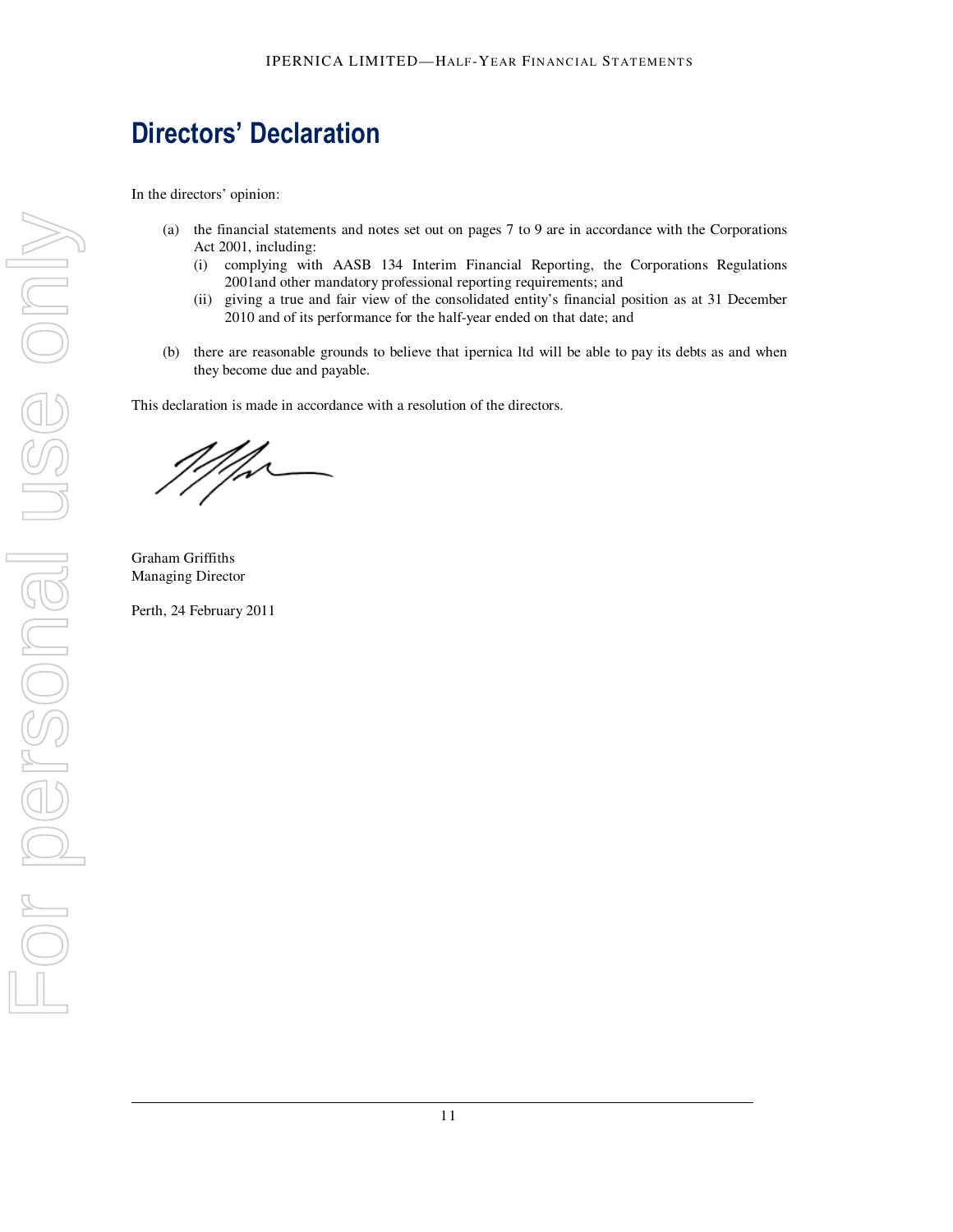

38 Station Street Subiaco, WA 6008 PO Box 700 West Perth WA 6872 Australia

## **INDEPENDENT AUDITOR'S REVIEW REPORT TO THE MEMBERS OF IPERNICA LIMITED**

# **Report on the Half-Year Financial Report**

We have reviewed the accompanying half-year financial report of ipernica limited, which comprises the statement of financial position as at 31 December 2010, and the statement of comprehensive income, statement of changes in equity and statement of cash flows for the half-year ended on that date, notes comprising a summary of significant accounting policies and other explanatory information, and the directors' declaration of the consolidated entity comprising the disclosing entity and the entities it controlled at the half-year's end or from time to time during the half-year.

## **Directors' Responsibility for the Half-Year Financial Report**

The directors of the disclosing entity are responsible for the preparation of the half-year financial report that gives a true and fair view in accordance with Australian Accounting Standards and the *Corporations Act 2001* and for such control as the directors determine is necessary to enable the preparation of the half-year financial report that is free from material misstatement, whether due to fraud or error.

## **Auditor's Responsibility**

Our responsibility is to express a conclusion on the half-year financial report based on our review. We conducted our review in accordance with Auditing Standard on Review Engagements ASRE 2410 *Review of a Financial Report Performed by the Independent Auditor of the Entity*, in order to state whether, on the basis of the procedures described, we have become aware of any matter that makes us believe that the financial report is not in accordance with the *Corporations Act 2001* including: giving a true and fair view of the consolidated entity's financial position as at 31 December 2010 and its performance for the half-year ended on that date; and complying with Accounting Standard AASB 134 *Interim Financial Reporting* and the *Corporations Regulations 2001*. As the auditor of ipernica limited, ASRE 2410 requires that we comply with the ethical requirements relevant to the audit of the annual financial report.

A review of a half-year financial report consists of making enquiries, primarily of persons responsible for financial and accounting matters, and applying analytical and other review procedures. A review is substantially less in scope than an audit conducted in accordance with Australian Auditing Standards and consequently does not enable us to obtain assurance that we would become aware of all significant matters that might be identified in an audit. Accordingly, we do not express an audit opinion.

## **Independence**

In conducting our review, we have complied with the independence requirements of the *Corporations Act 2001*. We confirm that the independence declaration required by the *Corporations Act 2001,* which has been given to the directors of ipernica limited, would be in the same terms if given to the directors as at the time of this auditor's report.

BDO Audit (WA) Pty Ltd ABN 79 112 284 787 is a member of a national association of independent entities which are all members of BDO (Australia) Ltd ABN 77 050 110 275, an Australian company limited by guarantee. BDO Audit (WA) Pty Ltd and BDO (Australia) Ltd are members of BDO International Ltd, a UK company limited by guarantee, and form part of the international BDO network of independent member firms. Liability limited by a scheme approved under Professional Standards Legislation (other than for the acts or omissions of financial services licensees) in each State or Territory other than Tasmania.